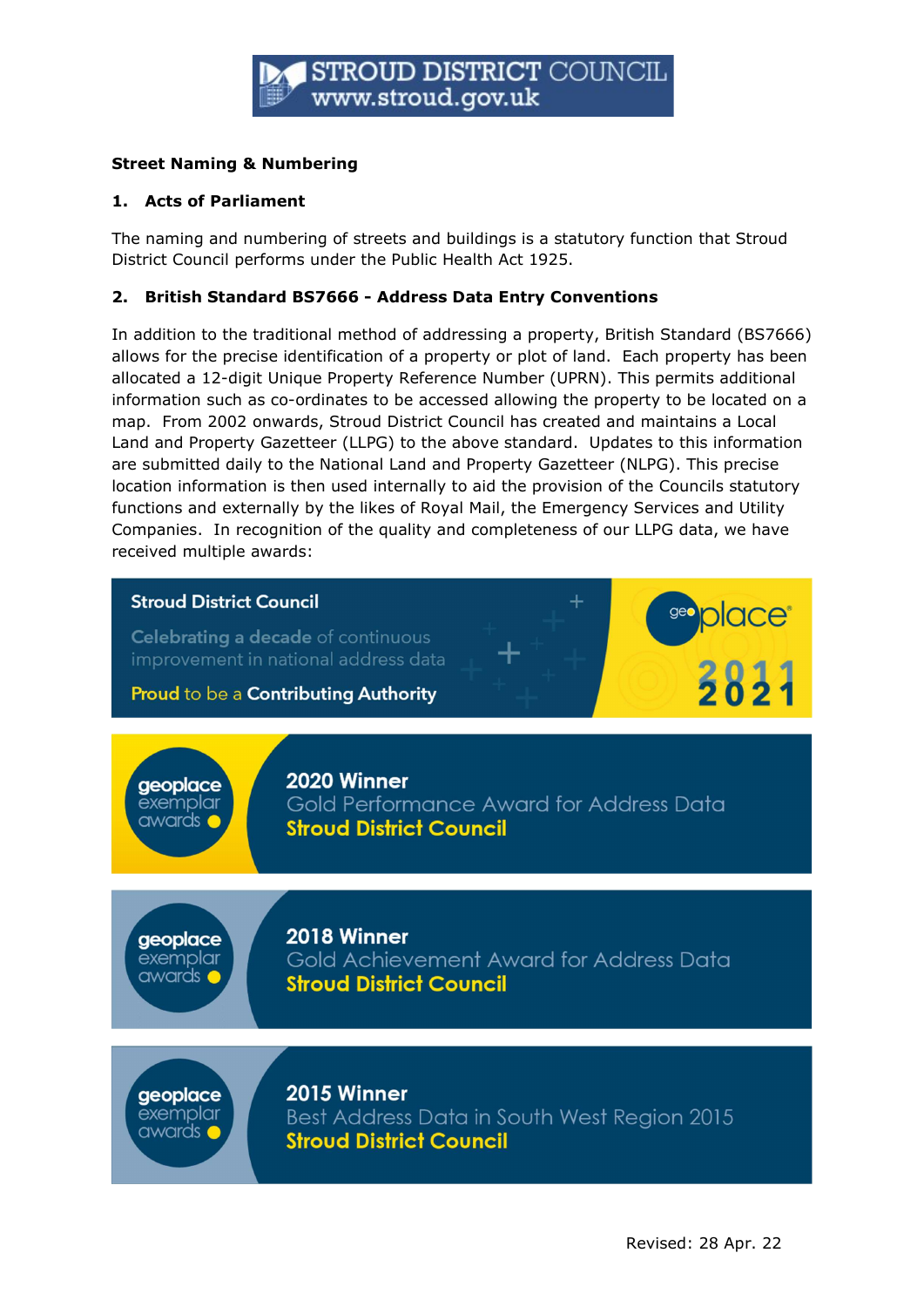The appropriate naming of streets and naming and numbering of buildings forms the basis for identifying property related information which is used by:

- Royal Mail and other services for delivery of post and goods
- The Emergency Services
- Statutory organisations e.g., the Council, HM Land Registry and HM Revenue & Customs

As part of the process the location and naming of new streets is an essential starting point. Whilst this is strictly a District Council function any new streets are notified to Gloucestershire County Council who maintain the Local Street Gazetteer (LSG). This is essential for their highway management responsibilities. They in turn provide updates to the National Street Gazetteer (NSG).

It should be noted that the LLPG provides geographic location information for all properties in the district and whilst most addresses are the same as those held by the Royal Mail for postal delivery services there will be some incidences of variation in address format between that held by Royal Mail and within the Council's LLPG.

# 3. Applying for official addresses for new properties

Only properties that have the appropriate planning consent and or building regulation approval will be given official addresses and reported to Royal Mail for entry into their Postcode Address File. Additionally, properties should be liable for Council Tax or Non-Domestic Rating.

Applications should be made by:

- Individuals or developers building new dwellings, commercial or industrial premises
- Individuals or developers undertaking conversions of existing residential, commercial, or industrial premises which will result in the creation of new separately addressed units

Developers who use a marketing name for a site must make it clear to any prospective purchasers that it will not form part of the official addresses on the site. Additionally, developers are advised to check with the local authority that any marketing name will not conflict with any established addressing in the area.

Applications for new addresses should be submitted as soon as work commences. In the case of new street names this is essential as the time from receiving a proposed name until it is formally adopted can take several months.

On developments requiring new street names the developer may put forward a naming proposal or the Council will request that the relevant Parish or Town Council provide a suitable name. If the developer has suggested a street name, the Parish or Town Council can either accept the proposed name or suggest an alternative. The Council does not consult where the application is solely for the numbering or naming of a single building.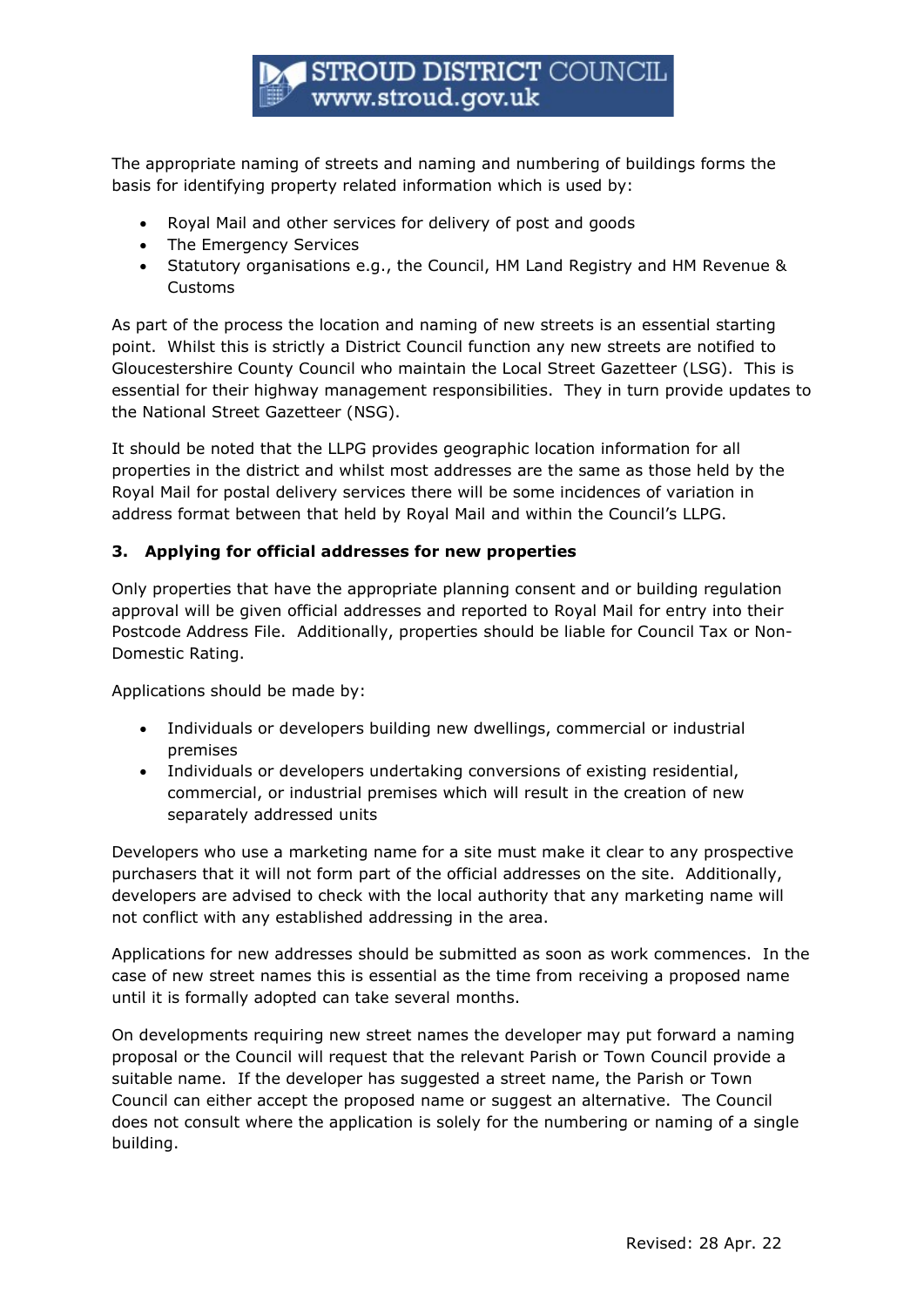# **STROUD DISTRICT COUNCIL** www.stroud.gov.uk

#### 4. Street Naming Protocols and Conventions

When a new development is built, the responsibility for naming the new street(s) rests with the Council. The street name(s) should be consistent with the Council's protocols for street naming which are:

When possible, the name(s) should have a proven historical connection to the land intended for development.

- The name(s) will not be the name(s) of people unless there is a historical connection to the town or parish within which the development falls
- The name(s) will not be the same or like any existing name(s) in the area
- If the development contains a new network of streets a theme may be chosen, taking care not to repeat a theme already being used locally
- Aesthetically unsuitable names or names capable of deliberate misinterpretation will not be permitted
- Difficult to pronounce or awkward to spell street names will be avoided
- To prevent confusion and adopt a standardised approach, apostrophes will not be used in street names

Street names should end with one of the following suffixes

Avenue | Bank | Circle - For circular roads only | Close - Only for a cul-de-sac | Corner | **Crescent - For crescent shaped roads only | Croft | Drive | Edge | Farm | Field(s) |** Gardens (provided it will not be confused with any local open space) | Gate | Green | Grove | Hill | Lane | Lawn | Mead | Meadow | Mews | Orchard | Paddock | Park | Place | Rise | Road | Row | Square - For a Square | Street | Triangle - For triangular roads only | View | Way | Wharf - Only near a navigable watercourse | Yard

Pedestrian only access thoroughfares should end with: Walk | Path | Way

Please note

- No street name should start with "The"
- "Court" is not acceptable as a street name suffix but may be used for large multioccupied buildings
- "Terrace" should only be used as a subsidiary name within another road
- Private access ways or driveways will not be officially named
- A public street with unrestricted access or a private road will serve a minimum of three properties before any official street naming process is considered

Upon receipt of a proposed new street name, the Address Management Officer will check that it will not duplicate existing names and is in accordance with the naming protocols and conventions as shown above.

When agreement to a street naming proposal is established, an Official Street Naming Notice will be advertised. There is a 21-day statutory notification period during which time, objections to the proposals may be submitted.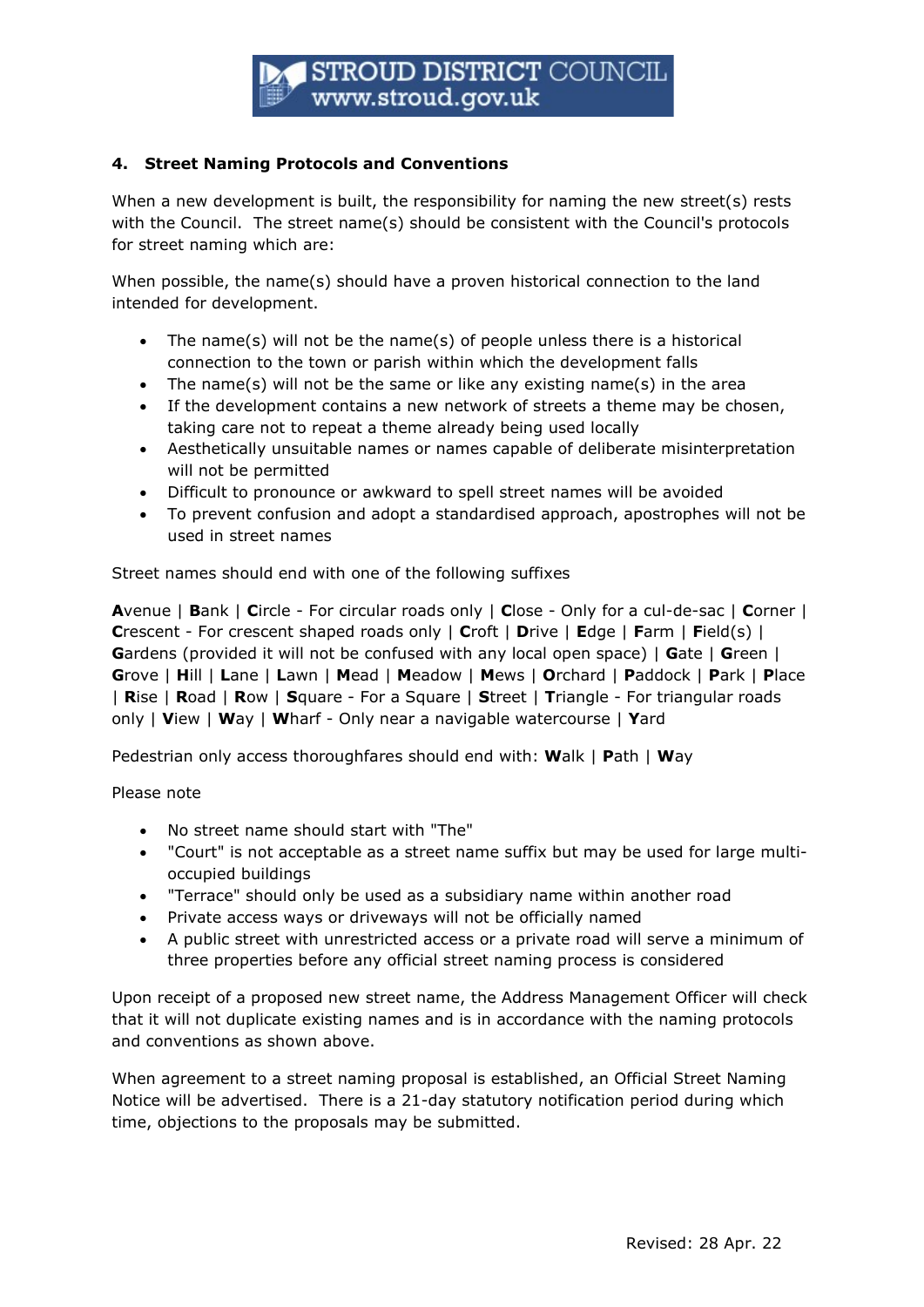### 5. Naming an existing unnamed street

The protocols and conventions as detailed above will apply. Before submitting a request of this nature to the Council, please be advised of the following:

- The Town or Parish Council submitting the request must have consulted locally and needs to be certain that there is complete support for the street naming proposal within the community
- If the street to be named has established properties associated with it, official property addresses will need to be revised. This will almost certainly involve the allocation of a revised postcode by Royal Mail. The Town or Parish Council must make the residents of the affected properties aware of the implications for their official addresses
- The District Council will only proceed with the naming process if the Town or Parish Council confirms in writing that the requirements as detailed above have been met
- An Official Street Naming Notice will be advertised for a 21-day statutory notification period. During this time, objections to the proposals may be submitted.

# 6. Renaming an existing named street

The protocols and conventions as detailed above will apply. Before submitting a request of this nature to the Council, please be advised of the following:

- The Town or Parish Council submitting the request must have consulted locally and needs be certain that there is complete support for the street renaming proposal within the community
- Given that the street to be renamed is likely to have established properties associated with it, official property addresses will need to be revised. This may involve the allocation of a revised postcode by Royal Mail. The Town or Parish Council must make the residents of the affected properties aware of the implications for their official addresses
- The District Council will only proceed with the renaming process if the Town or Parish Council confirms in writing that the requirements as detailed above have been met
- An Official Street Renaming Notice will be advertised for a 21-day statutory notification period. During this time, objections to the proposals may be submitted

# 7. Property Numbers

When numbering new buildings (including residential properties and commercial units) the following conventions will be followed:

- Wherever possible a new street should be numbered with the odd numbers on the left and the even numbers on the right from the entrance of the street
- In the case of a cul-de-sac, consecutive numbering in a clockwise direction is preferred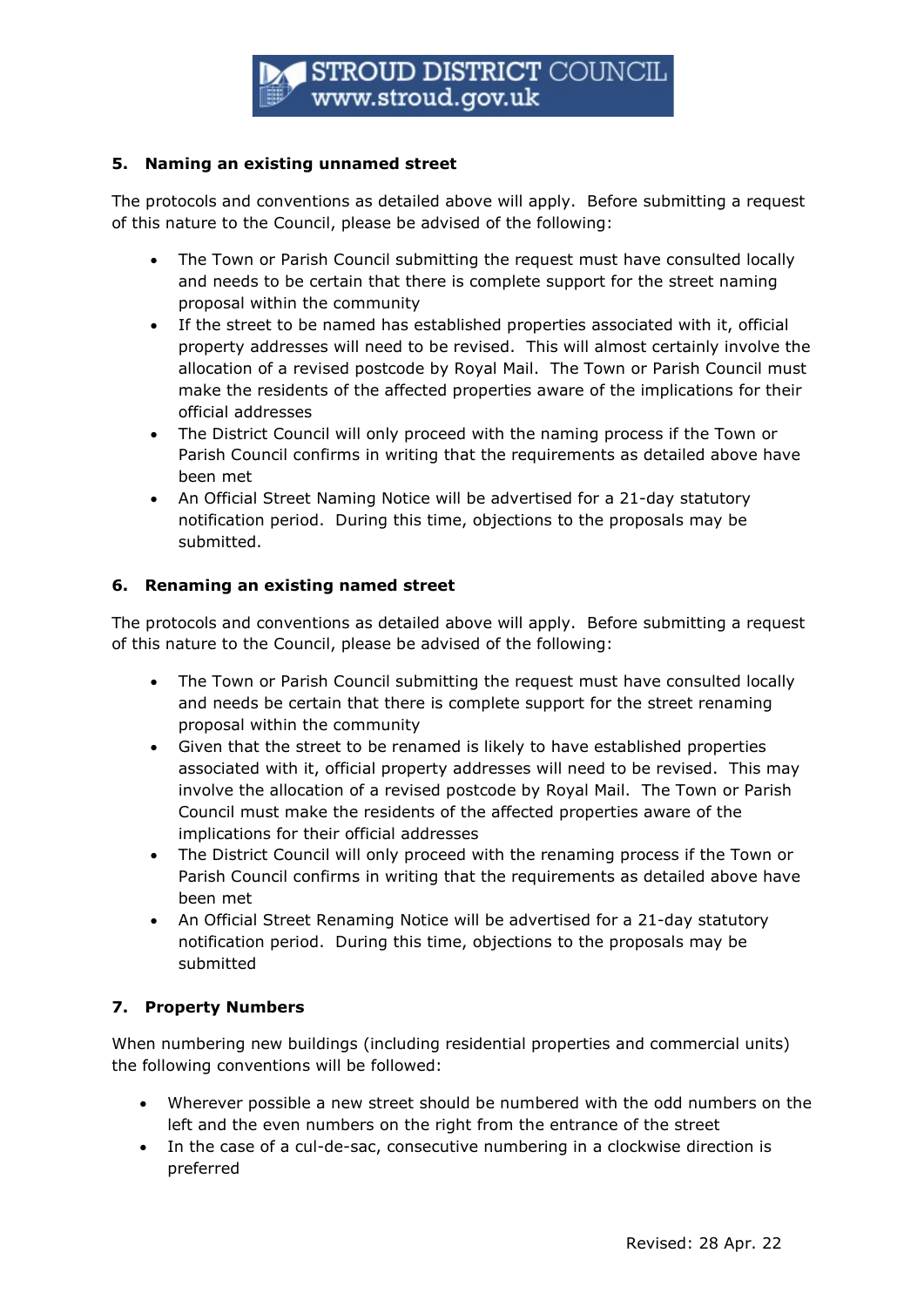# **STROUD DISTRICT COUNCIL** www.stroud.gov.uk

- All numbers will be used in the proper sequence including 13. If a developer specifically requests that 13 is not included, this will be permitted
- Where an existing street is extended, it would be appropriate to continue to use the same street name. This would include the continuation of the street numbering
- Buildings will be numbered according to the street in which the main entrance is to be found. If a building has entrances on more than one street, is a multioccupied building and each entrance leads to a separate occupier, each entrance should be numbered in the appropriate road
- Where a building with an already approved number is subdivided then the use of letters or numbers to indicate the newly separated elements is acceptable
- Where an established property numbering scheme exists, new properties will be allocated appropriate numbers on the street. This may require the use of an alphabet suffix

# 8. Property Names

# There is no statutory requirement to register a house name in association with a numbered property and therefore the Council will not process requests of this nature.

- Where a numbering scheme is in place a house name can only be used in addition to the allocated property number and not as a replacement for it. The original number should always be displayed on the property and quoted within an address on all correspondence. House names used in conjunction with numbered properties will form no part of the official property address
- If you are intending to rename an existing named property, it is advisable that you contact the Council to check whether your preferred name is already in use in the immediate area. If there is the possibility of confusion or the name chosen is deemed to be inappropriate you will be requested to select another name
- We will not accept house names that are the words for numbers. For example, "NINE"
- We will not accept house names that incorporate a number. For example, "HILLSIDE 2"
- Where a named only property exists on a street with an established property numbering scheme, any request to rename the property will be refused and an appropriate number will be allocated. This will occur even if the use of an alphabet suffix is required

# 9. Applying for official addresses for existing properties

The property of interest will require the appropriate planning consent and or building regulation approval and should have been assessed for Council Tax or Non-Domestic Rating. Properties not meeting these criteria will not be given official addresses and will not be reported to Royal Mail for entry into their Postcode Address File.